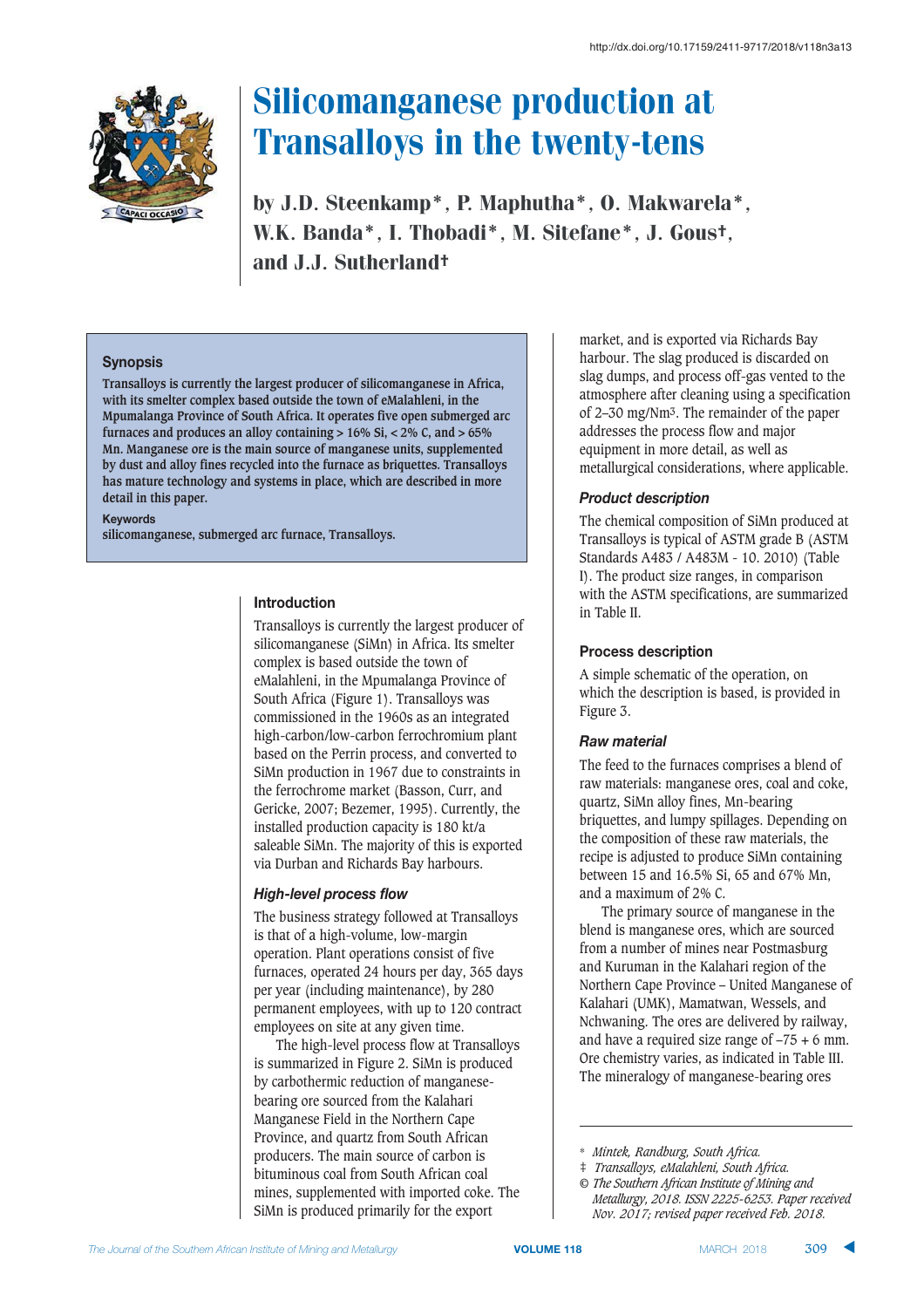

Figure 1-The manganese orebody is located near the town Hotazel in the Northern Cape Province of South Africa. Transalloys's operation is located near eMalahleni in the Mpumalanga Province of South Africa. Alloys produced are mainly exported through Durban and Richards Bay harbours in the Kwazulu-Natal Province (Google maps)



Figure 2-High-level process flow at Transalloys

▲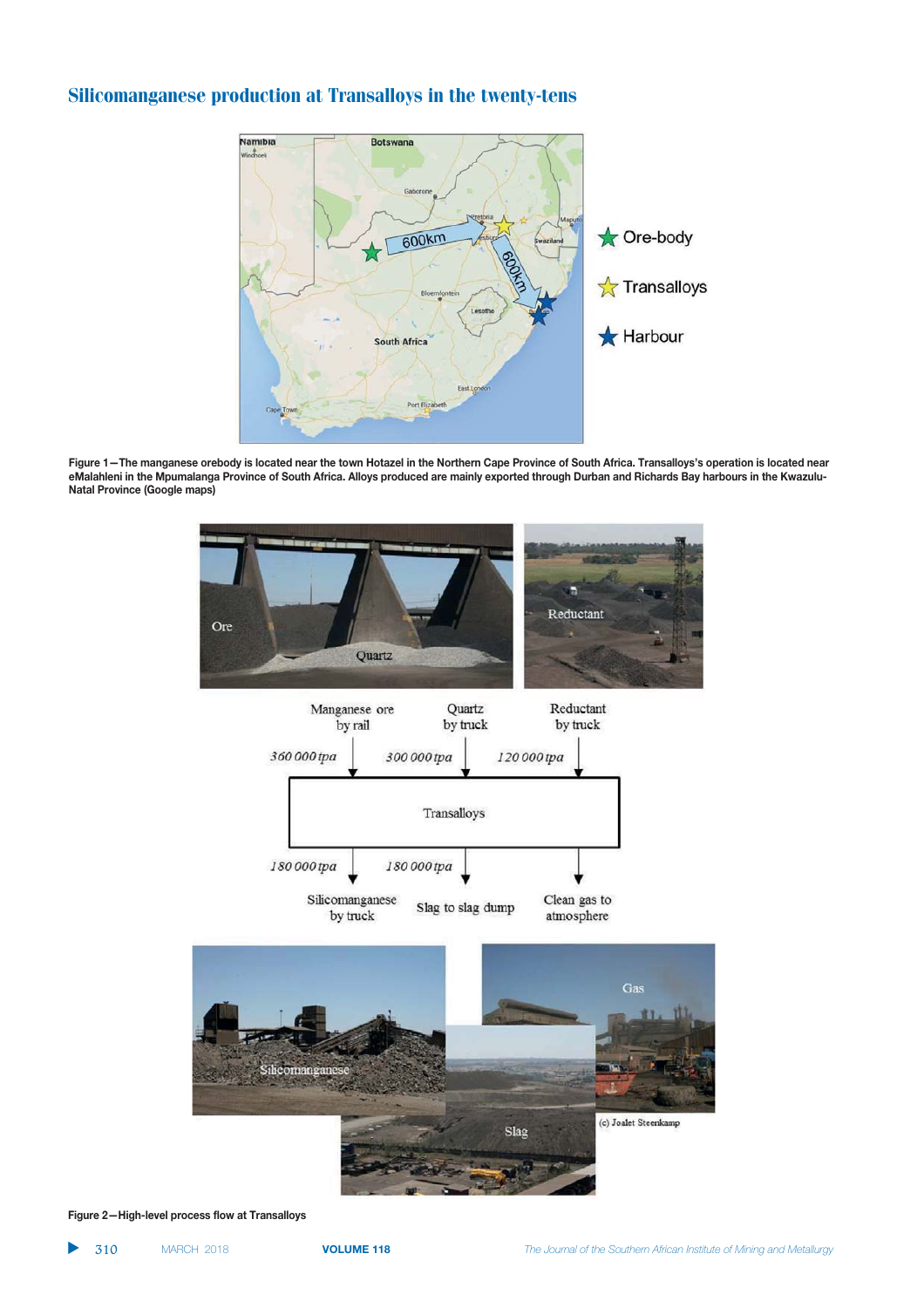| Table I                |                                                                       |               |          |          |          |           |           |           |           |           |           |
|------------------------|-----------------------------------------------------------------------|---------------|----------|----------|----------|-----------|-----------|-----------|-----------|-----------|-----------|
|                        | ASTM grades for SiMn (mass%) (ASTM Standards A483 / A483M - 10. 2010) |               |          |          |          |           |           |           |           |           |           |
|                        | Mn                                                                    | Si            | C<br>max | P<br>max | S<br>max | As<br>max | Sn<br>max | Pb<br>max | Cr<br>max | Ni<br>max | Mo<br>max |
| <b>ASTM</b><br>Grade A | $65.0 - 68.0$                                                         | $18.5 - 21.0$ | 1.5      | 0.20     | 0.04     | 0.10      | 0.010     | 0.030     | 0.50      | 0.20      | 0.10      |
| <b>ASTM</b><br>Grade B | $65.0 - 68.0$                                                         | $16.0 - 18.5$ | 2.0      | 0.20     | 0.04     | 0.10      | 0.010     | 0.030     | 0.50      | 0.20      | 0.10      |
| <b>ASTM</b><br>Grade C | $65.0 - 68.0$                                                         | $12.5 - 16.0$ | 3.0      | 0.20     | 0.04     | 0.10      | 0.010     | 0.030     | 0.50      | 0.20      | 0.10      |

## *Table II*

#### $\overline{\text{Sizes of products produced at Transallows, compared to standard sizes and tolerances}$ **in the ASTM specification for SiMn (ASTM Standards A483 / A483M - 10. 2010)**

| ASTM product | Tolerance                            |                                  | Transalloys               |  |
|--------------|--------------------------------------|----------------------------------|---------------------------|--|
| size (mm)    | Top size                             | Bottom size                      | product size<br>$(mm)$ #  |  |
| 200-100      | 40 kg lump, max.                     | 10% max. passing 100<br>mm sieve |                           |  |
| $200 - 50$   | 40 kg lump, max.                     | 10% max. passing 50<br>mm sieve  |                           |  |
| $100 - 25$   | 10% max, retained on 100<br>mm sieve | 10% max. passing 25<br>mm sieve  | $-75 + 20$                |  |
| $50 - 5$     | 10% max, retained on 50<br>mm sieve  | 10% max. passing 5 mm<br>sieve   | $-50 + 10$<br>$-25 + 10*$ |  |
| < 50         | 10% max. retained on 50<br>mm sieve  | 15% max. passing 5 mm<br>sieve   | $-12+3$<br>$-10+6*$       |  |

from the Northern Cape is complex (Chetty, 2008; Chetty and Gutzmer, 2008). Iron can be present in the divalent and trivalent states and manganese in divalent, trivalent, and even tetravalent states. That is the reason why Fe and Mn assays are typically reported as the zero valent state, as is the case for Table III.

The selection the ore blend fed into the furnaces is driven by techno-economic factors: Ore with 37% Mn forms the baseline, with the selection being based on cost of ore per ton alloy produced. Higher grade ore is added to increase the Mn grade of the SiMn product.

Other sources of manganese are manganese ore spillages from the feed system and reclamation area and surplus SiMn alloy fines (3 mm) from the metal crushing plant. The briquettes have a Mn content of 35%. The recycled SiMn alloy fines, material for which no market exists, improve the production capacity of the furnaces. The –6 mm SiMn alloy fines from the metal recovery plant and from the crushing plant are sent to the briquetting plant as discussed in following sections.

The primary source of silicon in the blend is quartz, the typical composition of which is indicated in Table III, although both the manganese-bearing ores and the reductants also contain some SiO<sub>2</sub>. Quartz is sourced from two local suppliers around Gauteng and delivered by truck. The quartz is also added to adjust the basicity  $(B_3, \text{ defined in})$  Equation [1]) of the slag. Slag basicity is controlled to manage Si recovery.

$$
B_3 = \frac{CaO + MgO}{SiO_2} \tag{1}
$$

The sources of carbon – required for the reduction of manganese,  $SiO<sub>2</sub>$ , and iron oxides – are coal from a number of coal mines around Mpumalanga and Gauteng and pea coke, sourced mainly from China but also reclaimed at the reclamation area as discussed below. All reductants are delivered by truck. As indicated in Table IV, the fixed carbon content of the coal is significantly lower than that of the coke. Yet, coal is the preferred source of carbon due to its significantly lower cost. Also, it is speculated that the methane gas that is generated during devolatilization of coal will improve the prereduction of the ore in the upper part of the furnace, and this is potentially a useful topic to be researched at the laboratory scale.

#### *Raw material receiving and storage area*

The flow of raw materials through the raw material receiving and storage area is summarized schematically in Figure 4.

The wagon tippler is the main receiving point for raw materials delivered by railway (manganese ores) and road (quartz and reductants). Railway wagons arriving are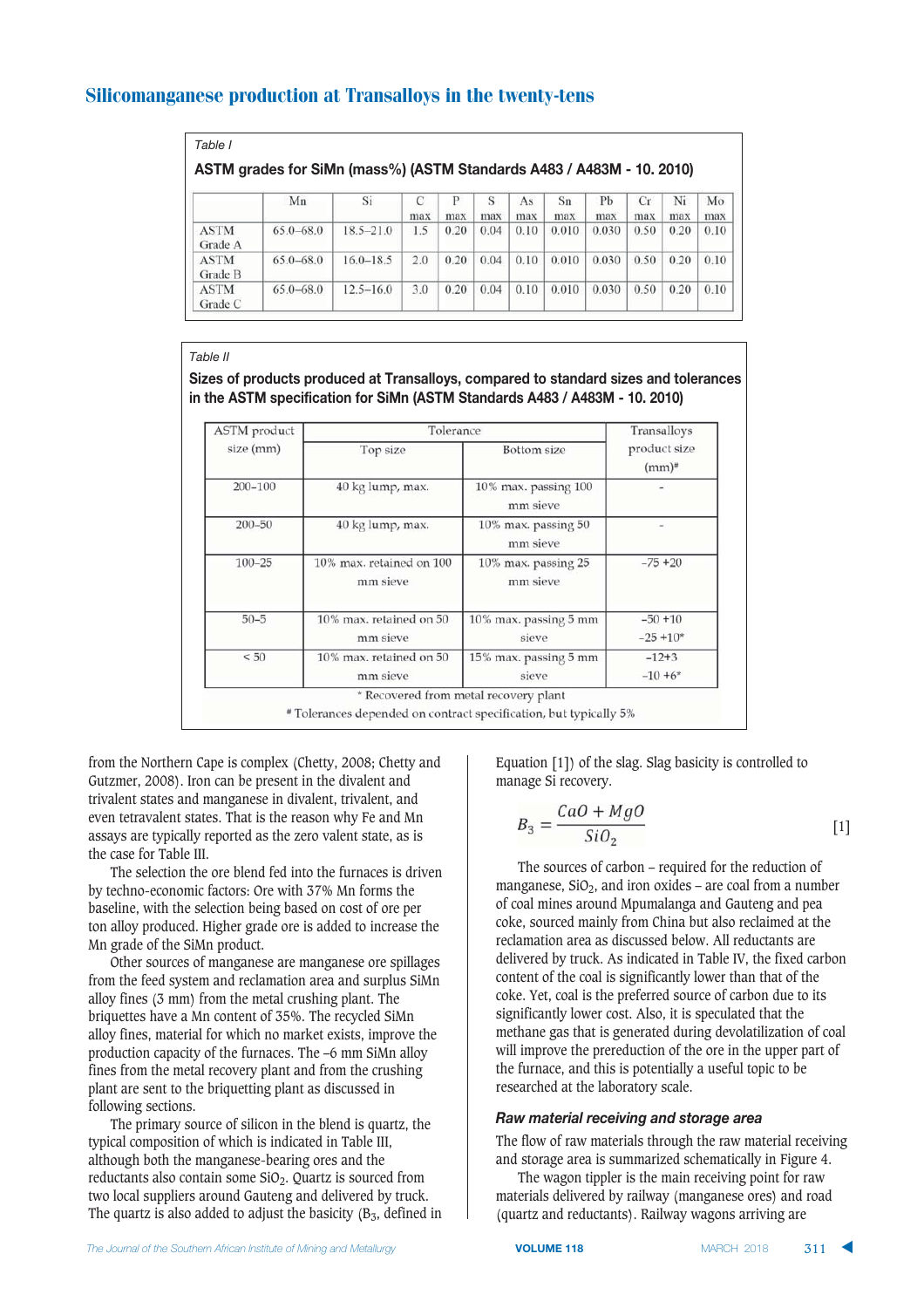

Figure 3-Simple schematic of Transalloys operation, indicating sections discussed in more detail

| Table III           |            |          |         |                                                          |               |
|---------------------|------------|----------|---------|----------------------------------------------------------|---------------|
|                     |            |          |         | Typical chemical compositions of the manganese ores, and |               |
| quartz (mass $%$ )  |            |          |         |                                                          |               |
| <b>Constituents</b> | <b>UMK</b> | Mamatwan | Wessels | Nchwaning                                                | <b>Ouartz</b> |
| Mn                  | 37.0       | 36.4     | 39.9    | 36.3                                                     |               |
| Fe                  | 5.7        | 4.3      | 7.7     | 14.8                                                     | ۰             |
| MgO                 | 2.8        | 3.5      | 2.5     | 0.9                                                      |               |
| $Al_2O_3$           | 0.3        | 0.4      | 0.6     | 0.3                                                      | 1.5           |
| SiO <sub>2</sub>    | 5.9        | 5.4      | 7.5     | 5.0                                                      | 98.5          |
| CaO                 | 11.9       | 13.6     | 9.5     | 7.2                                                      |               |
| Mn/Fe ratio         | 6.49       | 8.47     | 5.18    | 2.45                                                     | ٠             |
| Total               | 63.6       | 63.6     | 67.7    | 64.5                                                     | 100           |

positioned over the wagon tippler table and rotated to discharge material into four underground hoppers. Raw materials delivered by side-tipper trucks are also discharged into the hoppers, provided that there are no train wagons lined up at the wagon tippler at the time of delivery; alternatively, the trucks are unloaded at specific storage bunkers. Trucks pass through a weighbridge before and after unloading to determine the quantity of material delivered for contractual purposes.

From the wagon tippler hoppers, raw materials are discharged by vibratory feeders onto a conveyor belt, and transported to specific storage bunkers. The conveyor belt has a mobile tipper car that elevates the belt, and discharges material through a chute into a specific bunker. An operator controls the movement, and position, of the tipper car using an automated control system. An automatic sampler positioned along the conveyor belt takes representative samples of material from the conveyor, and discharges the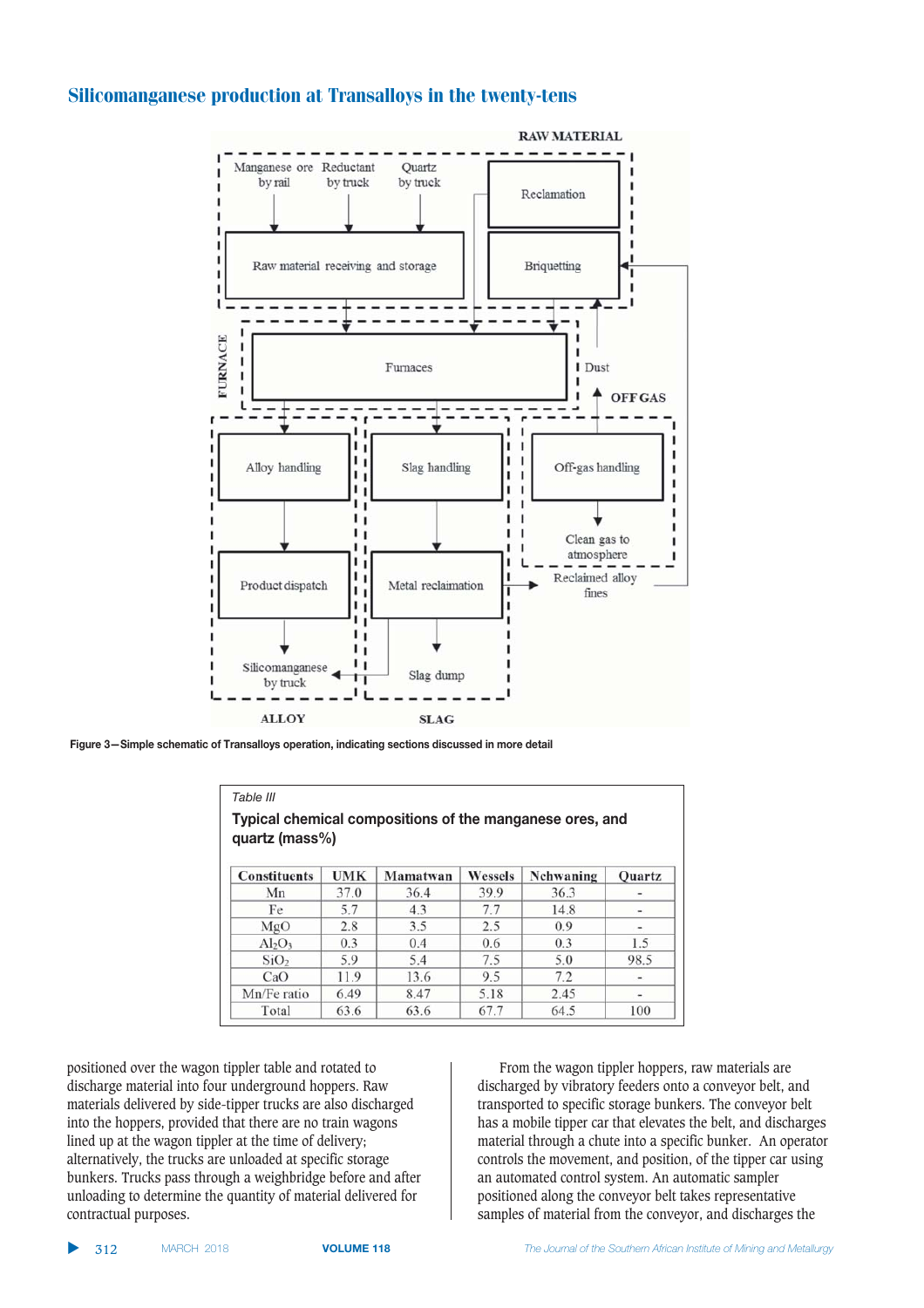|                    | Constituents                   | Coal $#1$ | Coal $#2$ | Coal $#3$ | Pea coke |
|--------------------|--------------------------------|-----------|-----------|-----------|----------|
| Proximate analysis | Inherent moisture              | 3.05      | 4.75      | 4.07      | 1.69     |
|                    | Volatile matter                | 30.23     | 31.69     | 27.91     | 1.90     |
|                    | Ash<br>(dry basis)             | 18.12     | 15.18     | 17.48     | 15.61    |
|                    | Fixed carbon (dry basis)       | 50.69     | 51.55     | 53.41     | 82.46    |
| XRF analysis       | SiO <sub>2</sub>               | 7.42      | 5.36      | 9.47      | 9.39     |
|                    | $Al_2O_3$                      | 5.05      | 4.15      | 5.29      | 2.67     |
|                    | MgO                            | 0.16      | 0.15      | 0.07      | 0.04     |
|                    | CaO                            | 1.40      | 1.67      | 0.40      | 0.27     |
|                    | Fe <sub>2</sub> O <sub>3</sub> | 0.94      | 0.94      | 0.34      | 0.90     |
|                    | TiO <sub>2</sub>               | 0.23      | 0.17      | 0.18      | 0.34     |
|                    | S                              | 0.56      | 0.56      | 0.55      | 0.62     |
|                    | $P_2O_5$                       | 0.06      | 0.07      | 0.01      | 0.04     |





sample into a chute which feeds it into a sample bag for collection. The sample is taken to the laboratory for chemical characterization by X-ray fluorescence (XRF), reductants by LECO (proximate analysis), and physical characterization (particle size distribution) for contractual purposes.

There are five storage bunkers, two allocated for the storage of manganese ore, two for coal, and one for quartz. Other raw materials are stockpiled alongside the feed system and fed to the conveyor system via a vibratory feeder, using a front-end loader. From the storage bunkers, raw materials are directed onto a conveyor system; the quantity of material to be discharged is dependent on the amount of material required to fill the day-bins. The conveyor system feeds raw materials onto two double-deck screens positioned in parallel, with the specific purpose of removing the –6 mm fraction to ensure gas permeability of the burden in the submerged arc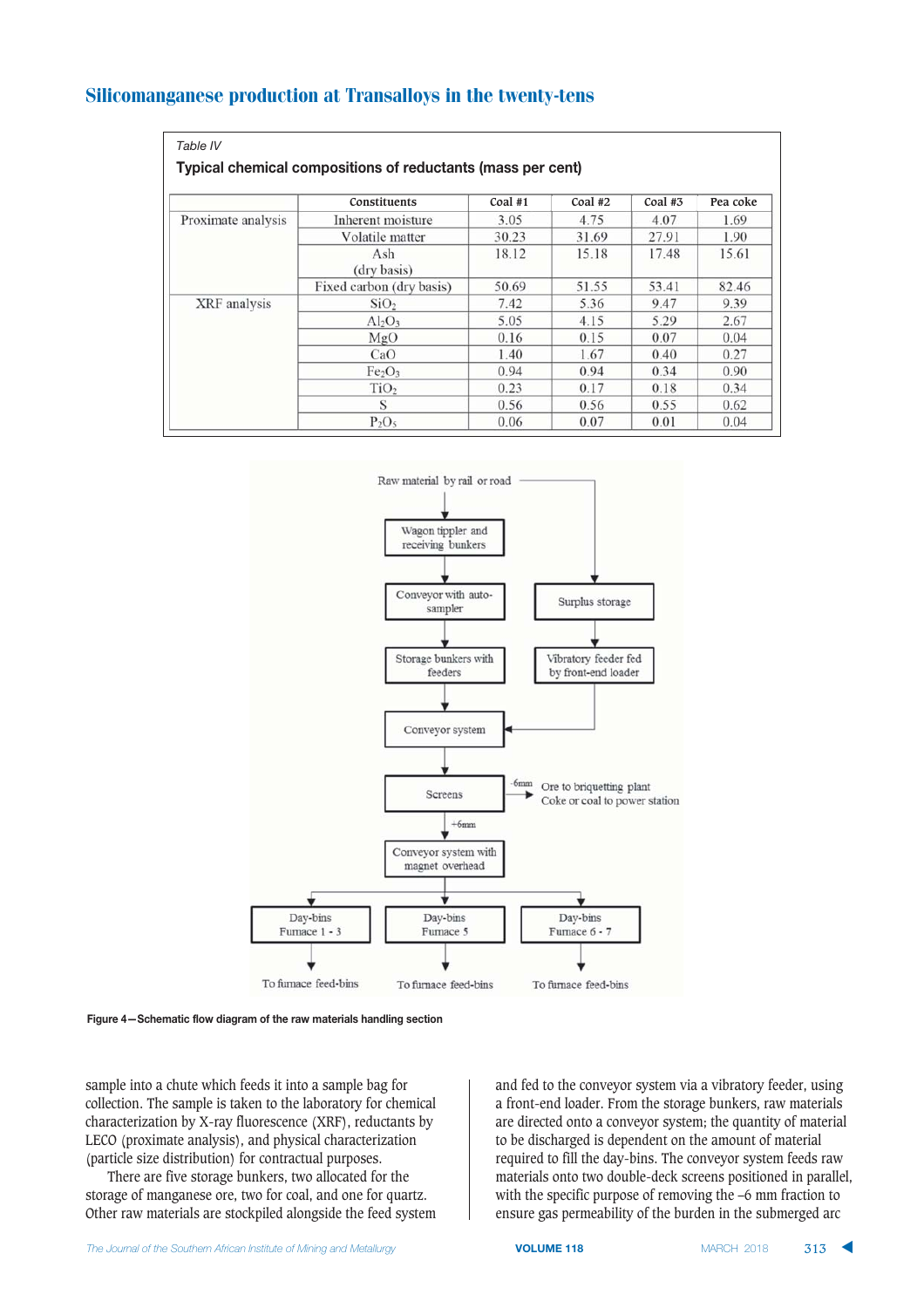furnace (SAF). The –6 mm fraction is discharged from the screens through a hopper, collected, and sent to the briquetting plant in the case of manganese ores, and to local power stations in the case of coal or coke fines.

The +6 mm fraction is discharged via a vibratory feeder onto a conveyor system that transfers the raw materials to the day-bins. A magnet that scavenges metallic objects, *i.e.* metal shavings, nails, and wire from the feed material, is suspended above the conveyor belt. There are three sets of day-bins from where raw materials are batch-fed into the furnace feed-bins. The first set of day-bins, consisting of 12 bins in succession, feeds raw materials into the feed-bins of furnaces 1 and 3. The second set of day-bins, with 12 bins in pairs, feeds raw materials into the feed-bins of furnace 5. The last set of day-bins, with 14 bins in pairs, feeds raw materials into the feed-bins of furnaces 6 and 7. Each bin is a vertical cylinder made of steel with a conical outlet at the bottom to discharge material onto the conveyor belt. The bins have capacities ranging from 76 m3 to 190 m3 to accommodate the raw materials required for the 24-hour operation of each furnace at maximum throughput. Belt weighers are installed at various sections under the conveyor belts to monitor raw material feed rates and quantities.

A control room operator, based at the delivery station, monitors the quantities of material delivered by rail or truck, and the filling of the day-bins in terms of material type, refill rates, and quantities. The batching and conveying of raw materials from the day-bins to the furnace feed-bins is controlled by the control room operator of each specific furnace.



**Figure 5-Schematic flow diagram of briquetting plant** 



Figure 6-(a) Three Söderberg electrodes, positioned in equilateral arrangement, with electrode diameter (ED), pitch circle diameter (PCD), and outer diameter or steel shell (ODS), indicated. (b) Open SAF (Transalloys Furnace no. 1), where the roof is not sealed, and furnace is off-gas combusted in air on top of the burden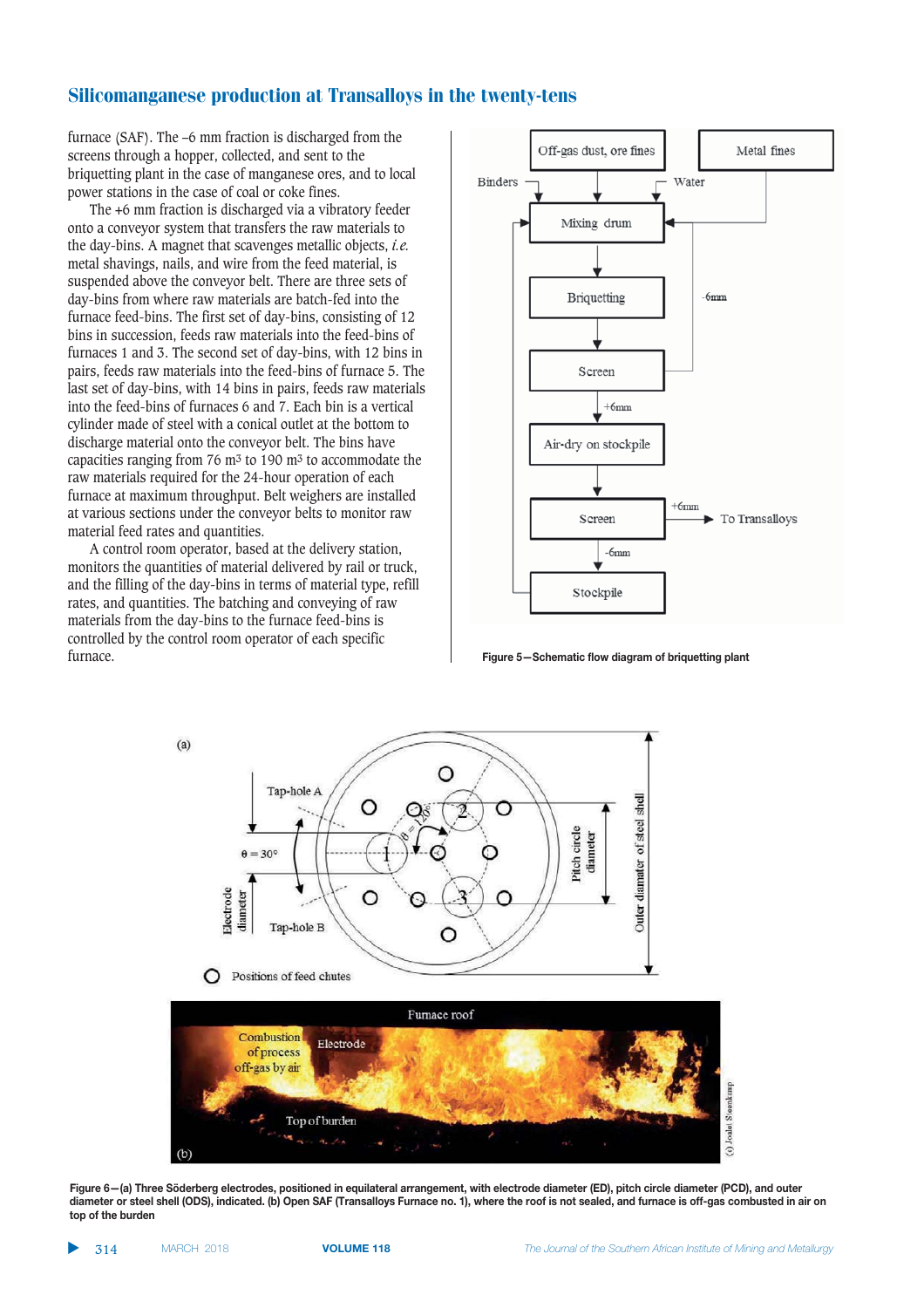#### **Briquetting plant**

The flow of materials through the briquetting plant is summarized in Figure 5. The feed materials for the briquetting process comprise manganese ore fines, briquette fines, off-gas dust, and SiMn fines, generated at the alloy handling area and recovered at the metal recovery plants. The fines are fed into three hoppers, from which feed materials are batched in different quantities and conveyed to a mixing drum, where they are mixed with binders and water to form a homogenous product. The materials are blended in batches of 800 kg. The mixture is then conveyed at a controlled rate to a briquetting machine, where it is compressed in a die to form briquettes with uniform shape and size. The briquettes are pillow-shaped with a typical size of  $37 \times 54 \times 42$  mm.

The feed materials are mixed in different ratios to meet the grade, typically 35% Mn, specified by Transalloys. The briquetting machine has a production capacity of 7 t/h. The green briquettes are screened to remove –6 mm fines, which are recycled back to the briquetting machine, and sampled for compression tests. The compression test gives an indication of the strength of the green briquettes. A manual hydraulic pressure test machine is used for this purpose. The rest of the green briquettes are stored, cured for one week (depending on the weather), screened again, and sampled for semiquantitative XRF analysis. The dry briquettes are then transported to the furnaces, and the fines stockpiled and recycled back to the briquetting plant as feed material.

The briquetting plant produces 4500–5500 t of briquettes per month, which is around 10–15% of the feed to the furnace.

#### $Reclamation$

The reclamation area was established to recover saleable products from old spillage dumps arising from past operations at Transalloys. The area has been in operation since 2015 and supplies Transalloys with coal, a coal and coke blend, and UMK and Wessels-type manganese ores. The use of spirals was established by a third party as the best practical technique to separate these material streams from the dumps.

#### **Smelting**

At Transalloys, silicomanganese is produced in five open submerged arc furnaces (SAFs) of circular design, with three Söderberg electrodes positioned in equilateral arrangement

(Figure 6). Two 7 MVA furnaces (Basson, Curr, and Gericke, 2007) previously utilized in the production of mediumcarbon ferromanganese (Barcza and O'Shaughnessy, 1981) have been decommissioned and demolished.

Details of the installed operational furnaces are given in Table V.

Figure 7 depicts a schematic flow diagram of one of the furnaces, showing inputs and outputs. Transalloys uses a blend of manganese ores, briquettes, quartz, coal, coke, and recycled material, the recipe being based on mass and energy balance calculations as well as the material costs. Quartz is used partly as raw material for producing metallic silicon in the SiMn and also as flux. The recycle stream comprises the spillages collected around the plant and the SiMn fines generated in the alloy crushing plant.

Each furnace has about 10 to 16 dedicated primary bins containing raw materials. The mass balance recipe is batched from these bins into the weigh hopper before being transferred to the furnace bins. The final feeders are positioned at different places such that the feed material can be evenly distributed within the furnace. The final feeders in the middle of the furnace (between the electrodes) have a larger capacity than those on the sides because the consumption of the burden is higher in the middle. The transferring of material from one bin to the next is done by means of belt conveyers. There is a sequence followed to

#### *Table V*

**Furnace design parameters including design** power rating (PR), electrode diameter (ED), electrode pitch circle diameter (PCD), and outer  $6$  diameter of steel shell (ODS)

| Furnace<br>no. | Installation<br>date | <b>PR</b><br>(MVA) | ED<br>(m) | <b>PCD</b><br>(m) | <b>ODS</b><br>(m) |
|----------------|----------------------|--------------------|-----------|-------------------|-------------------|
| 1              | 1969                 | 15                 | 1.143     | 2.836             | 8                 |
| 3              | 1969                 | 22                 | 1.143     | 2.881             | 8                 |
| 5              | 1975                 | 48                 | 1.600     | 4.100             | 12                |
| 6              | Early 1980s          | 22                 | 1.143     | 3.075             | 8                 |
| 7              | 1987                 | 48                 | 1.600     | 4.006             | 12                |



Figure 7-Furnace inputs and outputs at Transalloys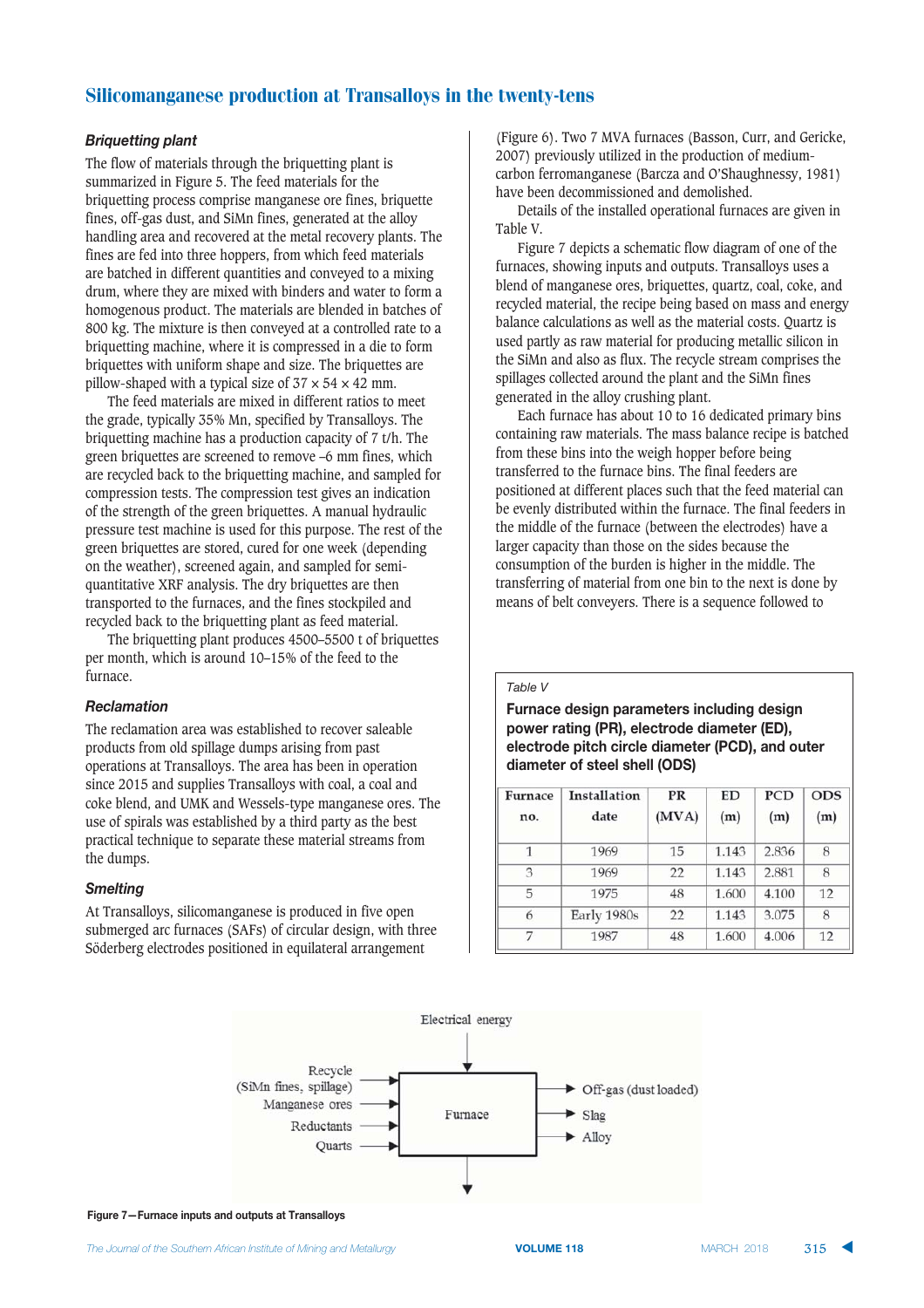*Table VI*

Chemical composition (mass %) of tapped alloy, tapped slag (calculated averages and standard deviations, for January-December 2014, and typical dust composition (mass %)

| Alloy |         |          | Slag                           |         |          | Dust                           |         |
|-------|---------|----------|--------------------------------|---------|----------|--------------------------------|---------|
|       | Average | St. dev. |                                | Average | St. dev. |                                | Average |
| Mn    | 66.5    | 1.3      | MnO                            | 12.7    | 1.7      | MnO                            | 31.6    |
| C     | 1.8     | 0.2      | SiO <sub>2</sub>               | 46.2    | 1.5      | SiO <sub>2</sub>               | 38.8    |
| Si    | 16.4    | 0.6      | MgO                            | 5.7     | 0.6      | MgO                            | 7.3     |
| Fe    | 15.5    | 0.9      | CaO                            | 25.2    | 1.6      | CaO                            | 8       |
| Total | 99.2    |          | FeO                            | 0.3     | 0.1      | Fe <sub>2</sub> O <sub>3</sub> | 1.2     |
|       |         |          | Al <sub>2</sub> O <sub>3</sub> | 4.8     | 0.7      | Al <sub>2</sub> O <sub>3</sub> | 3.6     |
|       |         |          | Total                          | 94.9    |          | ZnO                            | 0.4     |
|       |         |          |                                |         |          | Total                          | 90.9    |
|       |         |          |                                |         |          |                                |         |

ensure mixing such that the blend of material going into the final feeders is homogeneous. Thereafter, the material in the final feeders is fed into the furnace in a batch system, the frequency of feeding depending on the furnace conditions such as burden level.

The top of the burden in the submerged arc furnaces at Transalloys is open to the atmosphere, and this furnace design is often referred to as 'open'. The furnace roof is completely separated from the furnace shell and the gap between the roof and shell is utilized for rabbling and also for visual inspection of the burden. The burden level must at all times be just above the furnace sill and level throughout. To ensure this, rabbling of the burden is conducted on a regular basis to achieve two main objectives: (1) levelling of the burden, and (2) improving burden permeability. Levelling is needed to minimize heat losses, as well as losses of Mn and Si vapour and fines. Simultaneously, ensuring burden permeability is important to avoid furnace blow-outs, which occur primarily as a result of diffusion of gases through the burden being hindered. Other causes of furnace blow-outs include high slag levels in the furnace, electrode position, and slag basicity resulting in a viscous slag (Muller and Steenkamp, 2013).

An insulating refractory design philosophy is followed in which the intention is to design the hot face refractory material to be chemically compatible with the process material. Water cooling is applied to the shells of the two larger furnaces only to protect the steel shell, and not to form a freeze lining of process material on the hot face of the refractory, as is done in conductive lining designs (Steenkamp, 2014). The hearth refractory in a SiMn furnace typically includes one of two high-wear areas (Steenkamp, Pistorius, and Tangstad, 2015). The effects of carbon undersaturation of the alloy (Steenkamp, Pistorius, and Muller, 2016), distance between the tap-hole and the hearth (Ishitobi, Ichihara, and Homma, 2010), electrode pitch circle diameter power intensity, and hearth power intensity on refractory wear rate will potentially be an interesting investigation (summarized in Table VII).

The electrode pitch circle diameter power intensity (*PITPCD*) depends on the operating power (*OP*) and the electrode pitch circle diameter (*PCD*), according to Equation [2]. The hearth power intensity (*PIT<sub>hearth</sub>*) depends on the operating power (*OP*) and the internal diameter of hearth refractory *(IDH*), according to Equation [3].

$$
PIT_{PCD} = \frac{OP}{\frac{\pi}{4} \times PCD^2}
$$
 [2]

$$
PIT_{hearth} = \frac{OP}{\frac{\pi}{4} \times IDDH^2}
$$
 [3]

The electrical parameters for each furnace are presented in Table VIII. Furnaces 5 and 7 are resistance controlled using Mintek's Minstral™ software, while the other three furnaces are current controlled. There is a substantial difference in the operating currents of furnaces 5 and 7 and those of the other furnaces, which operate at lower power levels. The difference in operating resistance of all furnaces is marginal, implying that the difference in operating power is due to the different operating currents.

*Table VII*

**Operating power (OP), PCD power intensity (PIT<sub>PCD</sub>)**, internal diameter of hearth refractory *(IDH), and hearth power intensity (PIT<sub>hearth</sub>)* 

| Furnace | ΟP   | PIT <sub>PCD</sub>   | <b>IDH</b> | $PIT$ hearth         |
|---------|------|----------------------|------------|----------------------|
| no.     | (MW) | (MW/m <sup>2</sup> ) | (m)        | (MW/m <sup>2</sup> ) |
|         | 12   | 1.90                 | 7.388      | 0.28                 |
| 3       | 13   | 1.99                 | 7.388      | 0.30                 |
| 5       | 28   | 2.12                 | 11.260     | 0.28                 |
| 6       | 14   | 1.89                 | 8.158      | 0.27                 |
| 7       | 28   | 2.22                 | 10.940     | 0.30                 |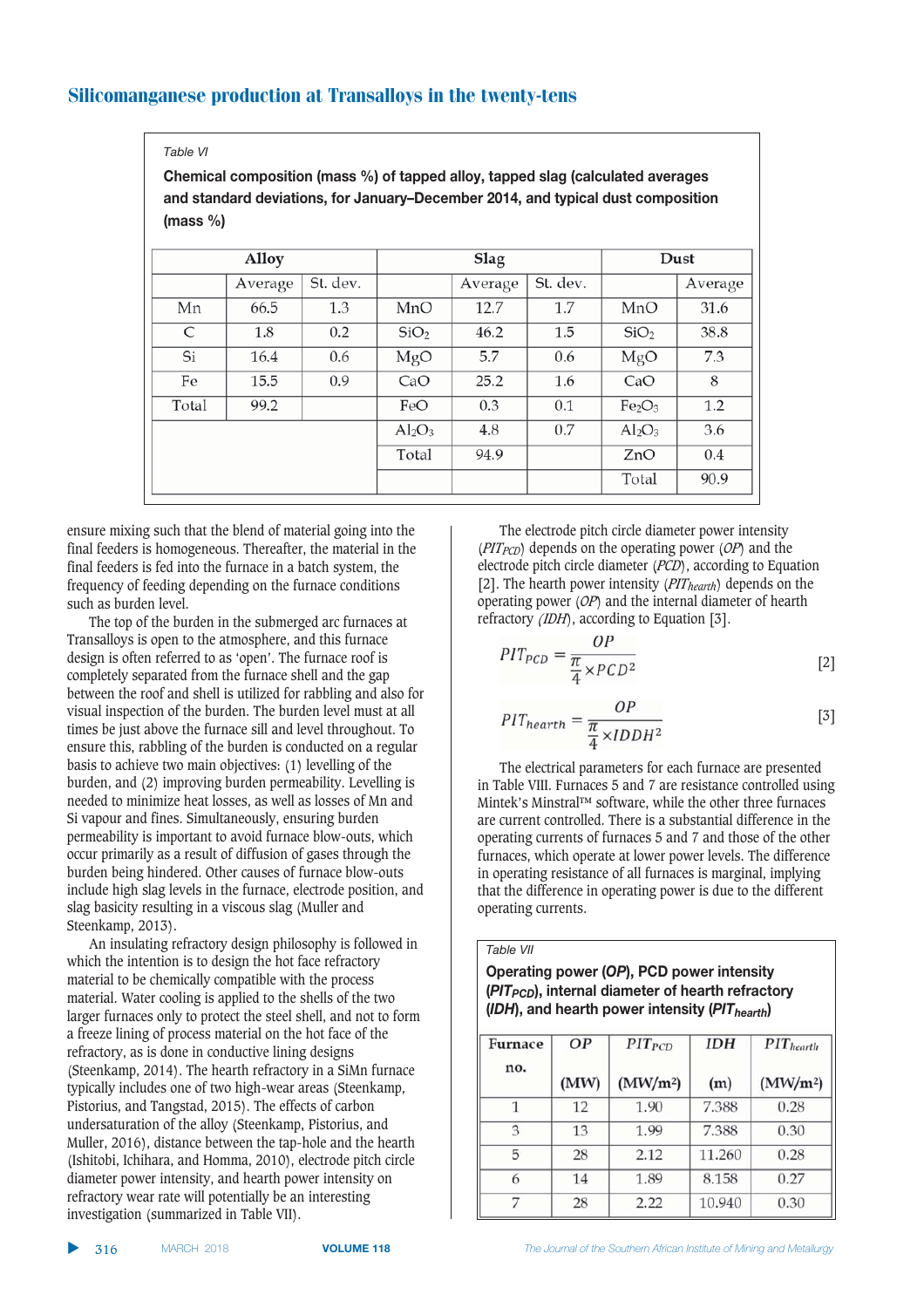| Table VIII                          |                 |                           |  |  |  |  |  |
|-------------------------------------|-----------------|---------------------------|--|--|--|--|--|
| <b>Furnace operating parameters</b> |                 |                           |  |  |  |  |  |
| Furnace                             | Current<br>(kA) | Resistance<br>$(m\Omega)$ |  |  |  |  |  |
|                                     | 60-65           | $0.95 - 1.10$             |  |  |  |  |  |
| 3                                   | 60-65           | $1.00 - 1.20$             |  |  |  |  |  |
| 5                                   | 105-110         | $0.80 - 0.90$             |  |  |  |  |  |
| 6                                   | 63-66           | $1.00 - 1.20$             |  |  |  |  |  |
|                                     | 105-110         | $0.80 - 0.90$             |  |  |  |  |  |

As aforementioned, the feeding mechanism is a batch system. Therefore, the feed rates are not captured instantaneously; instead, the feed mass is recorded and consolidated at the end of each production day (24 hours), which can be translated to a daily rate. The control systems of the furnaces focus only on the electrical operation. The smaller furnaces are controlled by current (*I*, kA), and each has a single three-phase transformer. The larger furnaces are controlled based on electrode-to-bath resistance (*R,* mΩ). Both systems regulate the electrode holder position to maintain the respective set-points, although the use of resistance control mitigates the problem of electrode current interaction caused by the common neutral point within the molten bath (Barker *et al*., 1991). On furnaces 1, 3, and 6 (current control) the transformers are tapped up and down automatically to maintain the desired power input. On furnaces 5 and 7 (resistance control), the transformers are tapped automatically by the Minstral™ control system, which enables the transformers to be tapped differentially so as to optimize the power input within the specified circuit limitations (Brereton-Stiles, Rennie, and Moolman, 1999).

Owing to the high currents needed in SAF production of SiMn, Söderberg self-baking carbon electrodes are used at Transalloys, which are prepared by welding cylindrical casings and inserting the electrode paste cylinders. The pressure rings force the contact shoes (which are responsible for the supply of current to the electrode) against the steel cylinder and hold the electrode in place. The jacks can be either pneumatic or hydraulic and are responsible for controlling the slipping of the electrode. The electrode paste melts in the casing and starts to bake at a temperature of around 450 to 500°C. Above these temperatures the electrodes are transformed into solid graphite and become electrically conductive, and the steel casings melt and become part of the charge mix.

The electrode consumption is monitored by using manual readings. The slip calculator provides the operator with the length (in centimetres) of electrode that needs to be slipped, and this is compared to the actual slipped centimetres. Electrode slipping is done hourly and the control room operator manually monitors electrode consumption every four hours. Note that the operator will not slip if the electrode hasn't been properly baked yet, which may cause a difference between the calculated and actual slipped values. The liquid and solid level measurements are used as guidelines to the number of electrode paste bags and cylinders to be added to maintain the liquid level in the appropriate range. Leakage of

paste from the casing due to fast slipping and the electrode not being baked properly is termed a *green break*. Thermocouples allow easy identification of green breaks in furnaces 5 and 7, while visual inspection is done on furnaces 1, 3, and 6.

Tapping occurs every four hours at all furnaces. Although some of the furnaces have bi-level tap-holes installed (one dedicated to metal tapping, the other to slag tapping) all furnaces are operated with single-level tap-holes, *i.e.* metal and slag are tapped simultaneously from the metal tap-hole. Tap-holes are drilled open and closed using mudguns on all furnaces; tap-holes are lanced open only when difficulties with drilling are experienced, *i.e.* metal frozen in the tapping channel. The metal and slag flow along a 4–5 m long launder into a refractory-lined ladle. Due to differences in specific gravity, metal settles at the bottom of the ladle and slag overflows into a slag pot. The slag that remains on top of the metal is skimmed off onto the floor, using a scraper.

# Alloy processing

After scraping off any slag remaining in the ladle, the ladle is weighed (to determine the liquid alloy content by difference), and cast into casting pits lined with SiMn fines (see Figure 8a). The SiMn fines are also used as an embankment around the casting pits to contain the liquid alloy. A layer cast from one ladle is 40 mm thick, on average. As a layer of alloy is allowed to solidify before the next layer is cast onto it, the layers remain separate. This ensures that when the material is removed, the alloy breaks easily into pieces 40 mm thick. The cast alloy is allowed to cool and solidify before being lifted and moved by front-end loader to the alloy stockpile (Figure 8b). The alloy is transported from the stockpile by front-end-loader to the alloy handling plant for further processing.

The stockpiled material is fed into the crushing and size classification plant where different product sizes are produced (Figure 9). The alloy first passes over a grizzly screen. The – 76 mm material from the screen is fed to a multiple deck screen where three product sizes are produced: –76 +50 mm,  $-50 + 12$  mm, and  $-12 + 3$  mm. The  $-3$  mm size material is classified as fines, which are not saleable; they are stockpiled for use on casting beds and in the briquetting plant. The +76 mm material from the grizzly screen is fed to a jaw crusher which produces –80 mm material. The jaw crusher product is fed to another multiple deck screen which produces +76 mm oversize material, –3 mm fines, a –12 +3 mm product, and – 76 +12 mm material. The –3 mm fines are added to the fines stockpile, the  $-12 +3$  mm product size is added to the similar size product from other screens, and the –76 +12 mm size class is fed via a vibratory feeder onto the third multiple deck screen. The third screen produces the –3 mm fines, which are added to the fines stockpile, and three product sizes: –12 +3 mm,–50 +12 mm, and –76 +50 mm. Each day's production of +76 mm material from screen 3 is weighed and stockpiled. This stockpile (+76 mm) is accumulated for a month and processed at the end of the month separately to produce different product sizes. The daily production of different size products is accumulated, weighed, and the materials stored in the products bunkers. The products are transported daily to the port in Richards Bay.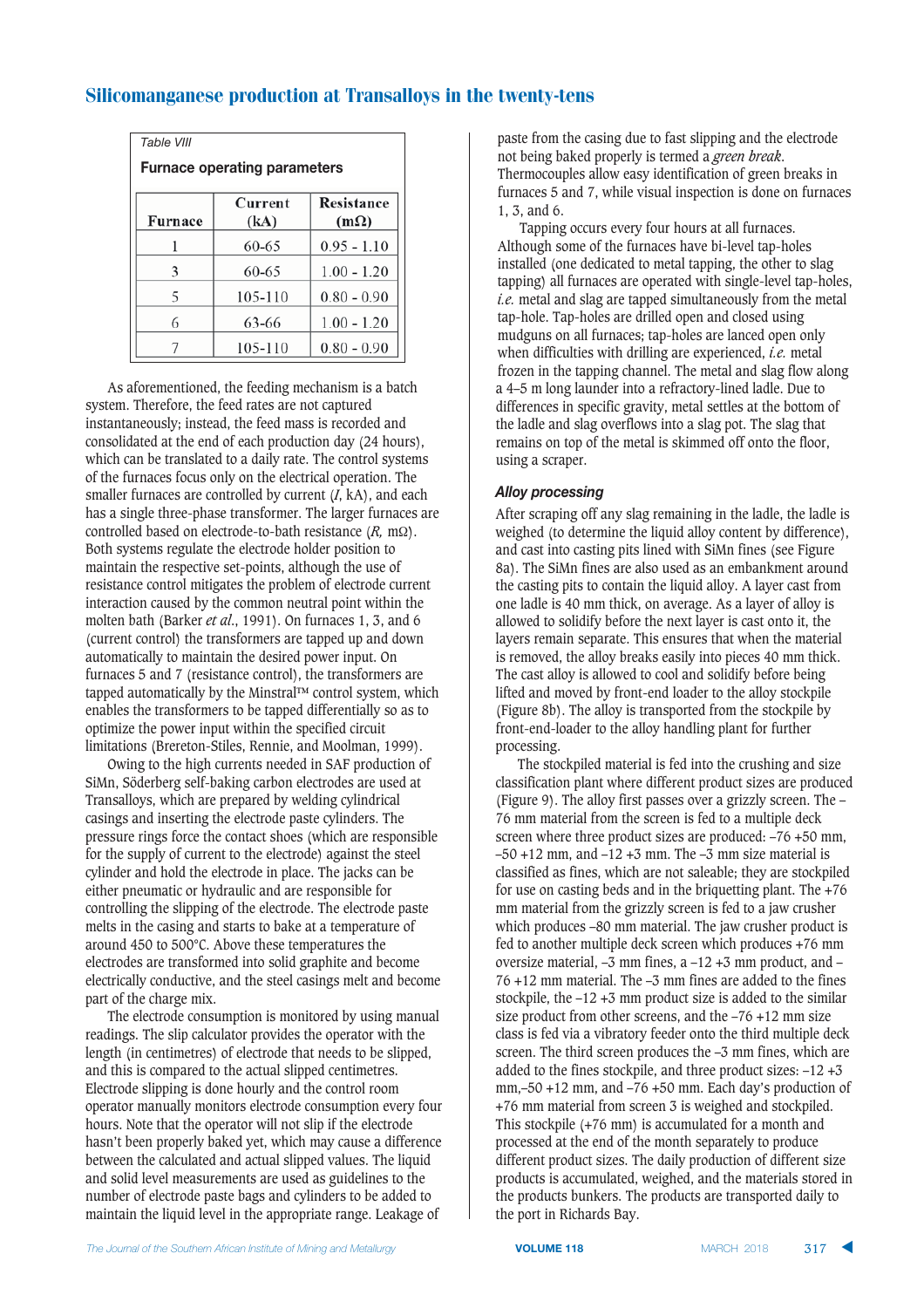

Figure 8- (a) Alloy cast into a casting bed, and (b) alloy stockpile prior to alloy processing plant



**Figure 9-Process flow at alloy handling plant** 

#### $Slag$

Slag that flows out of the ladle into the slag pot is transported to the slag stockpile with Kress carriers. The slag is not further processed because the level of entrained SiMn is very low and cannot be economically recovered. Slag that is scraped off the alloy ladle onto the floor is collected daily and taken to the metal recovery plant. A significant amount of metal is entrained in this slag because the scraping process removes the interface alloy layer along with the slag, and thus the metal must be recovered. Spillages from the tapping hall are also collected from the tapping floor and taken to the metal recovery plant along with the scraped slag.

#### $\emph{Meta}$  recovery plant

The metal recovery plant processes 200 t/h of slag-based feed material which has a SiMn alloy content of about 5%. The recovered alloy which is separated into different product sizes (Figure 10). The feed material consists of the scraped-off slag and the spillages from the tapping hall, as well as material from old slag stockpiles. The material is first fed onto a grizzly screen, and the oversize material (+200 mm) is broken using a jackhammer and returned to the grizzly screen. The undersize material first passes an electromagnet which removes magnetic metallic pieces. The nonmagnetic material is weighed on a load cell on the conveyer belt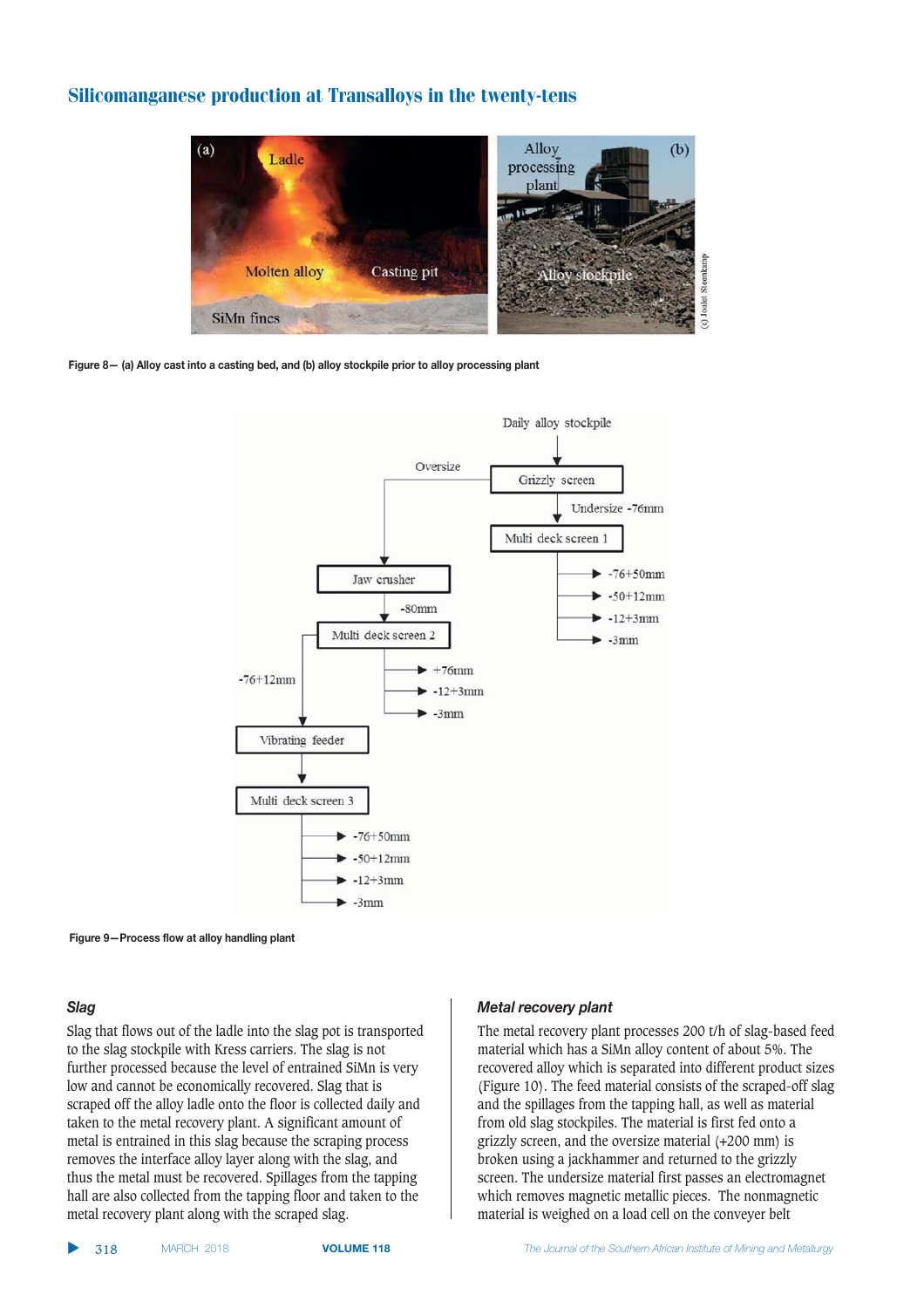

Figure 10-Process flow at metal recovery plant



**Figure 11-Off gas treatment plant** 

immediately after the magnetic separation step. The weighed material is fed to a jaw crusher. The jaw crusher produces – 80 mm material which is fed onto a double deck screen. The +25 mm oversize from the first screen is fed into a cone crusher where it is crushed further and recycled to the first screen. The –25 mm undersize material from the first screen goes to the second screen, where it is separated into a –25 +6 mm oversize and a –6mm undersize stream. The two final crusher product streams are sent to separate jigs where differences in the densities of the liberated metal particles and the slag are exploited to separate them and recover the metal. The metal recovered from the –25 +6 mm jig feed is

dewatered and fed onto a screen where it is separated into two product sizes;  $-25 + 10$  mm and  $-10 + 6$  mm. The metal recovered from the –6 mm jig feed is also dewatered and fed onto a separate screen where the –6 +3 mm product size is separated from the  $-3$  mm fines. The three products  $(-25 + 10)$ mm, –10 +6 mm, and –6 +3 mm) are either sold directly or returned to the metal processing section, where they blended with the appropriate cast metal processing plant product, *i.e.* the –25 +10 mm metal recovery product is blended with the  $-50 + 12$  mm final product size. The  $-3$  mm fines are returned to the main plant where they are used in the briquetting plant.